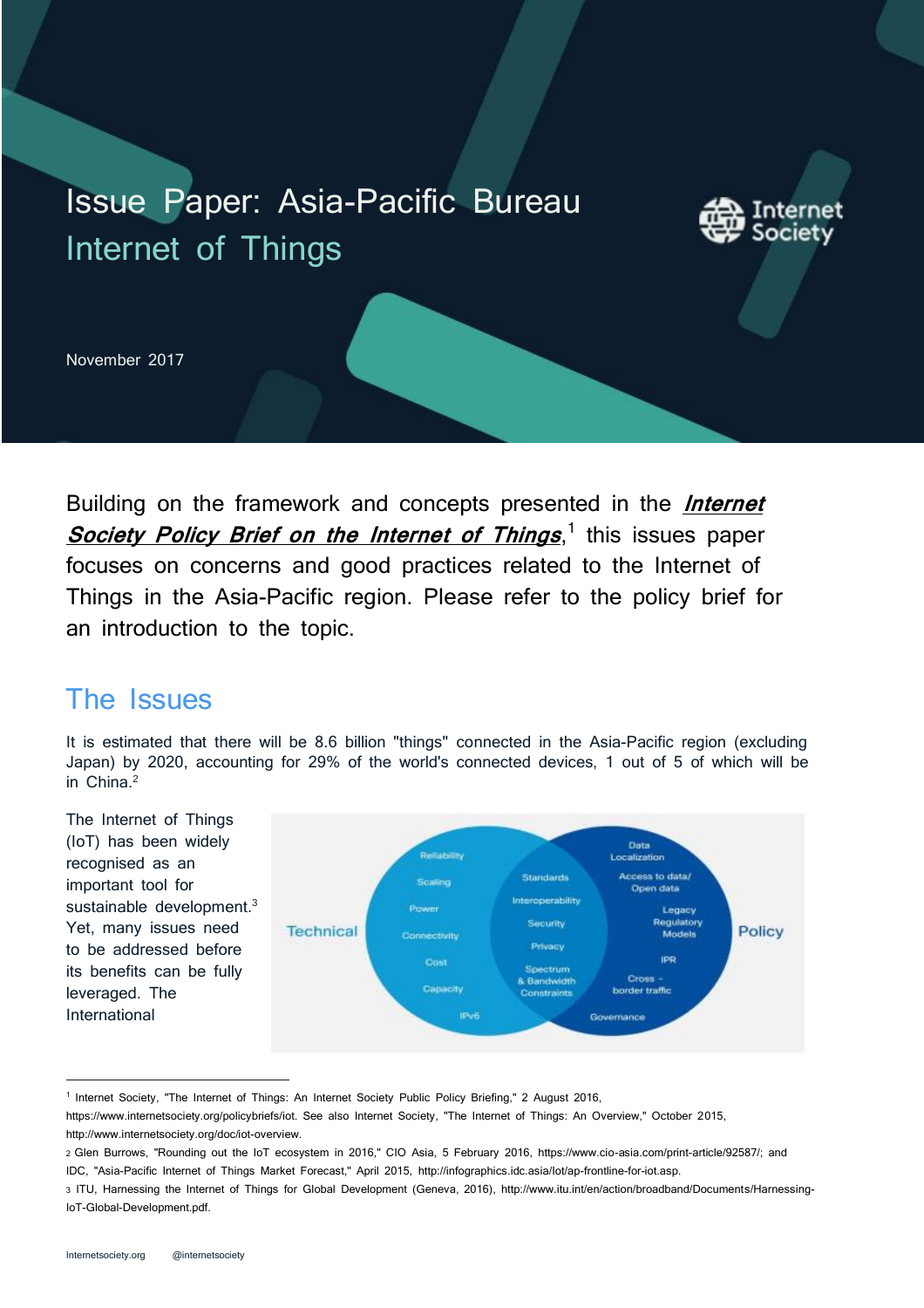Telecommunication Union (ITU) provides a summary of challenges related to IoT.

Source: ITU, [Harnessing the Internet of Things for](http://www.itu.int/en/action/broadband/Documents/Harnessing-IoT-Global-Development.pdf.) 

[Global Development](http://www.itu.int/en/action/broadband/Documents/Harnessing-IoT-Global-Development.pdf.) (Geneva, 2016)

IDC's 2016 Global IoT Decision Maker Survey, which polled 200 organisations in Australia had the following key findings:<sup>4</sup>

- 72% feel that IoT is very important or extremely important.
- 60% see IoT as strategic to their business and a means to compete more effectively.
- 38% have launched IoT solutions, with an additional 46% looking to roll them out in the next 12 months.
- Security and privacy, as well as upfront/ongoing costs are top concerns for decision makers, who likewise worry about the lack of relevant skills to design and deploy IoT systems.

#### Data privacy and protection challenges

Through IoT, data, a substantial portion of which is personal information, can be collected by devices across networks without the user's knowledge, intervention or control. Moreover, IoT devices frequently have no user interface to configure privacy preferences.<sup>5</sup>

Data protection authorities in 26 countries coming together as part of the Global Privacy Enforcement Network that includes Australia, China, Japan, Republic of Korea, New Zealand and Singapore, found, by investigating IoT technologies in 2016, that over 60% of them were not fully privacy compliant. Out of 300 reviewed devices:<sup>6</sup>

- 59% did not provide adequate information on how personal data is collected, used and communicated to third parties.
- 68% did not provide appropriate information on the modalities of data storage.
- 72% did not explain to users how their data can be deleted from the device.
- 38% did not guarantee easy-to-use modalities of contact for those wanting to obtain clarifications on privacy compliance.
- Some health-related devices triggered security issues as they transmitted data to medical practitioners without encryption.

Enforcing privacy compliance on IoT is complex: the type of data collected by a device may change over time, and providing notice and obtaining consent at each juncture are in many cases impracticable. Issues also arise when data sets that do not initially contain personal or sensitive information are, over time or in combination with other data sets, able to reveal an individual's personal details. A good example is the location data generated by mobile and wearable devices.

As nations develop and scale IoT-based initiatives such as smart cities and smart grid, there will be a blurring of roles and responsibilities between the public and private sectors, including in the collection, storage and use of personal data. For these IoT initiatives, it will be a complex challenge to figure out which data protection rules would apply, who owns the data, and who bears the liability for any damage or harm caused to the user of an IoT technology.

<sup>4</sup> IDC, "Press Release: IDC's 2016 Global IoT Decision Maker Survey Finds Australian Organizations Moving Past Pilot Projects and Toward Scalable Deployments," 4 October 2016, https://www.idc.com/getdoc.jsp?containerId=prAP41841816.

<sup>&</sup>lt;sup>5</sup> See Issues Paper on Online Privacy.

<sup>&</sup>lt;sup>6</sup> Giulio Coraggio, "Global: Large number of Internet of Things devices are not privacy compliant," DLA Piper, 4 October 2016, http://blogs.dlapiper.com/privacymatters/internet-of-things-devices-are-not-privacy-compliant/.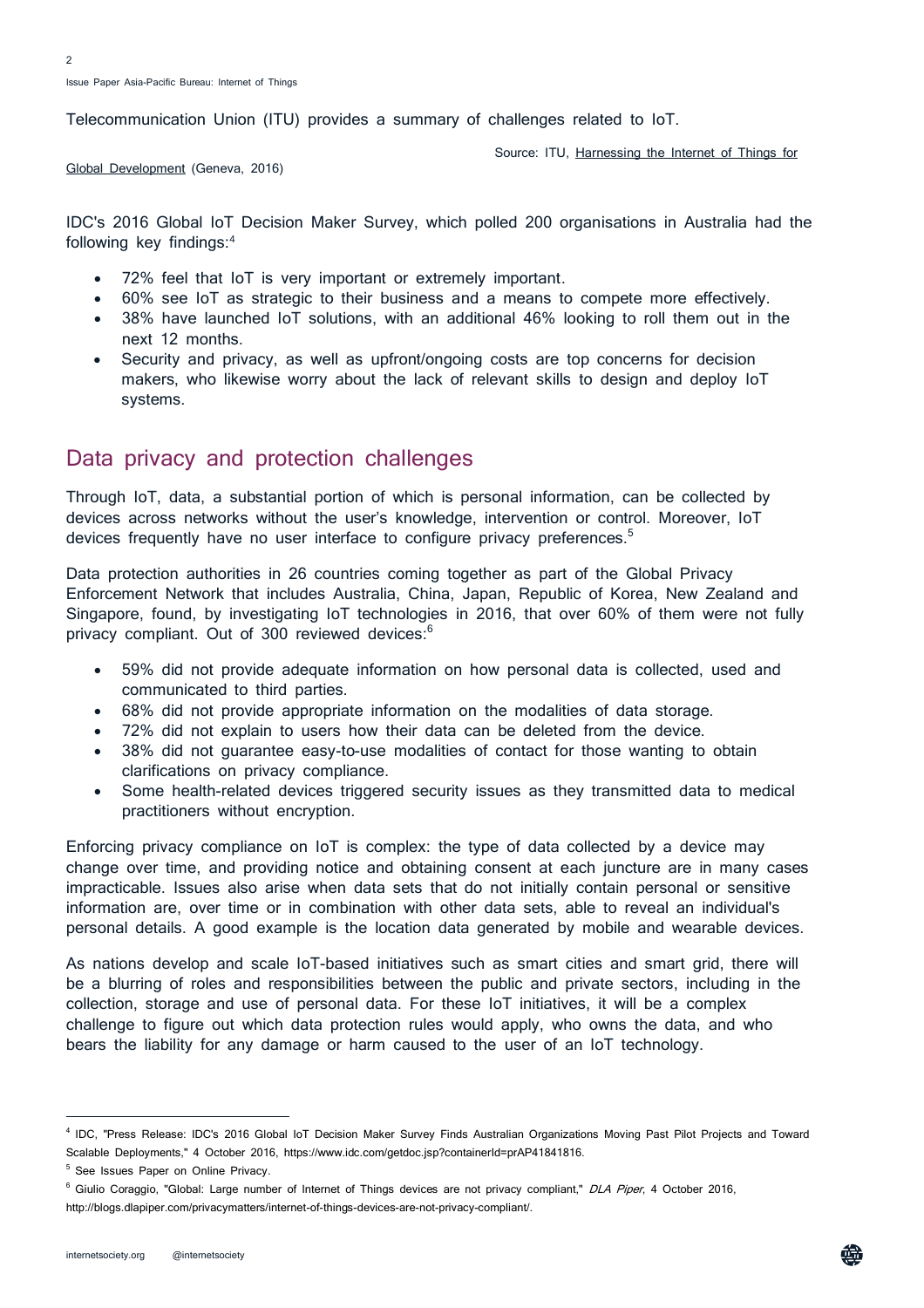Issue Paper Asia-Pacific Bureau: Internet of Things

#### IoT security challenges

The security vulnerabilities of IoT caught the public's attention in 2016 when devices in Singapore and the US were compromised, harnessed as botnets, and used as launching points for malware propagation, distributed denial of service (DDoS) attacks and anonymising malicious activities.

In October 2016, StarHub-a large Singapore telecommunications company and Internet service provider—was hit by a DDoS attack, caused by a botnet of vulnerable IoT devices. Internetconnected DVR players, Wi-Fi cameras, music systems and routers, installed in the homes of StarHub customers (and made by a variety of manufacturers) were compromised. The devices came with default credentials that were not changed upon installation on the customers' premises, allowing remote attackers to gain access and control the devices.<sup>7</sup>

This and a larger attack in the US that targeted systems operated by the domain name service provider—Dyn, demonstrate the vast number of insecure IoT devices that can be used to attack third parties.

It brings up the issue of the lifecycle of an IoT system and how it is maintained after deployment. How do you keep the system secure, especially after it gets out of date?

Once devices are in the market, it becomes almost impossible to fix the issue without recalling them or issuing security updates and/or having physical access to the devices as they may not necessarily support remote updates, particularly if they have already been compromised. Moreover, when updates are received, it is essential that they can be validated to ensure they are legitimately issued by an authorised entity (usually the manufacturer) and have not been tampered with in transit. This can be difficult for devices with limited processing power and storage, and thus limited ability to perform these types of checks.

In addition, IoT products may not be engineered to protect data as they are often created by consumer goods producers with limited experience and capability with network security practices, rather than computer software or hardware firms. It is essential that security and privacy be part of the design process at every step of the design and development process, rather than being viewed as something that can be "bolted on" at the end (if at all).

Relevant government regulations and standards are currently lacking. Neither is there sufficient awareness among consumers to demand privacy and security solutions.<sup>8</sup> Nonetheless, the IDC predicts that by 2019, over 75% of IoT device manufacturers will use security and privacy as competitive positioning.<sup>9</sup>

The Online Trust Alliance, an Internet Society initiative, has developed a number of very useful resources, including an IoT Trust Framework and a white paper–*Securing the Internet of Things: A* [Collaborative & Shared Responsibility.](https://otalliance.org/system/files/files/initiative/documents/iot_sharedrolesv1.pdf)<sup>10</sup> The GSMA has developed a set of IoT Security Guidelines and an IoT Security Self-Assessment to promote best practice for the secure development, design and deployment of IoT services on a mobile network.<sup>11</sup>

<sup>&</sup>lt;sup>7</sup> Amit Roy Choudhury, "IoT devices become new targets for cybercriminals (amended)," The Business Times, 28 December 2016, http://www.businesstimes.com.sg/technology/iot-devices-become-new-targets-for-cybercriminalsamended; and Fadli Sidek and Jamie Rubbi-Clarke, "The Top Cyber Security Risks in Asia-Pacific in 2017," Control Risks, January 2017, https://www.controlrisks.com/en/ourthinking/cyber-security-academy/top-cyber-security-risks-in-asia-pacific.

<sup>8</sup> Conventus Law, "Asia Pacific - 2017 Predictions: Criminals Harness IoT Devices as Botnets to Attack Infrastructure," 9 January 2017, http://www.conventuslaw.com/report/asia-pacific-2017-predictions-criminals-harness/.

<sup>9</sup> IDC, "IoT is Strategic to Organizations," http://www.idc.com/promo/thirdplatform/innovationaccelerators/iot.

<sup>10</sup> Online Trust Alliance, "Internet of Things," https://otalliance.org/iot.

<sup>11</sup> GSMA, "IoT Security & Connection Efficiency," http://www.gsma.com/connectedliving/future-iot-networks/.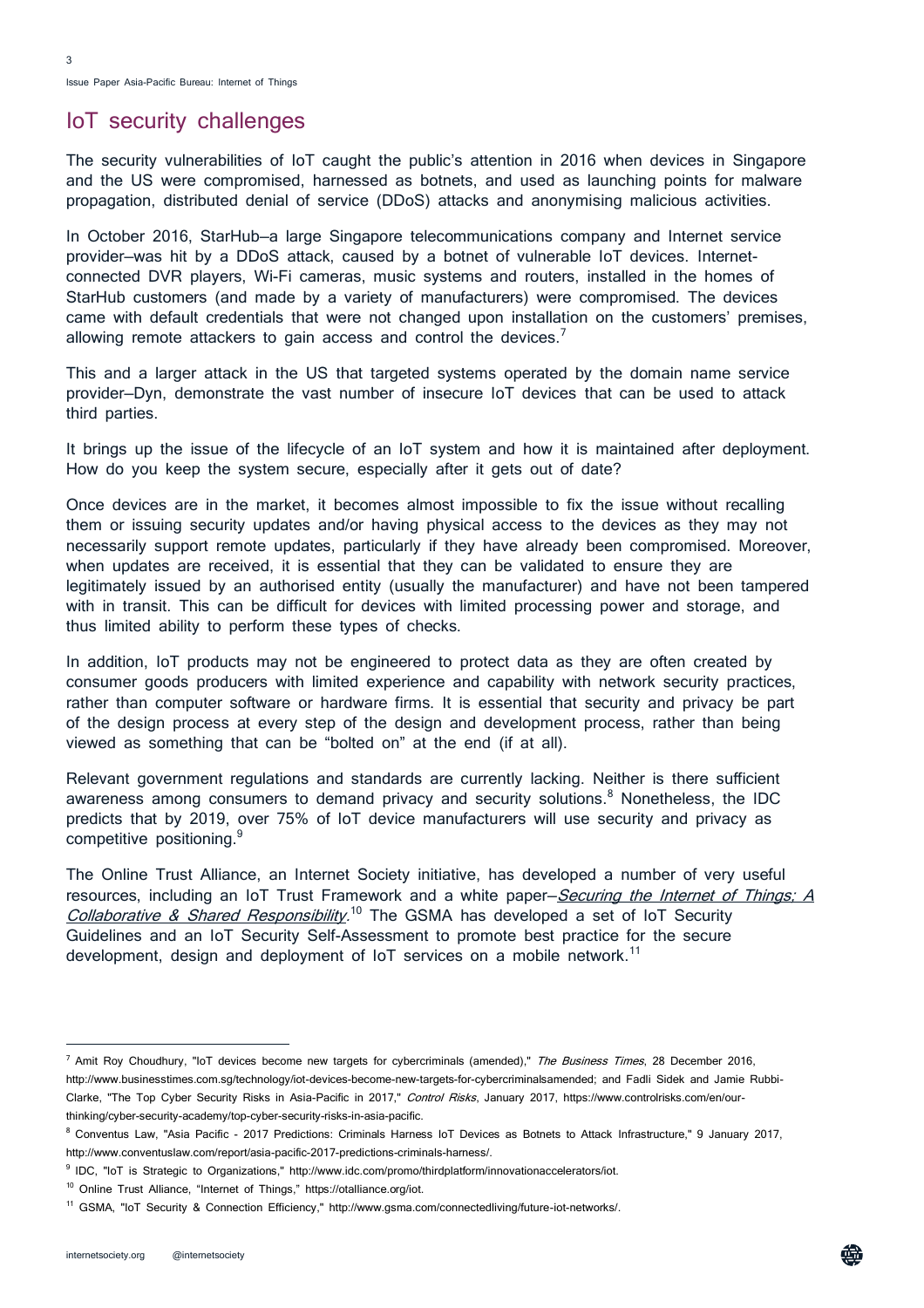In Japan, the National Center of Incident Readiness and Strategy for Cybersecurity released the General Framework for Secured IoT Systems.<sup>12</sup> It encourages security-by-design for IoT networks and platforms, as well as devices, and adopts a multi-stakeholder approach that includes manufacturers.<sup>13</sup>

In Australia, an IoT Alliance was established in 2016 that brings together industry, government, academia, startups and investors to accelerate IoT innovation and adoption. One of its key priorities is to develop security and data protection guidelines for IoT services.<sup>14</sup>

## The Opportunities

#### Advanced and large economies in the Asia-Pacific region are taking the lead in IoT development

The Republic of Korea, Australia and Japan are in the top five countries of IDC's G20 IoT Development Opportunity Index Ranking, indicating that these countries are most ready to generate and benefit from IoT.<sup>15</sup>

Countries that are leading in IoT development in the Asia-Pacific region include: Australia, China, India, Indonesia, Japan, Republic of Korea, New Zealand, Singapore and Taiwan.



Source: IDC, ["Asia-Pacific Internet of Things Market Forecast,"](http://infographics.idc.asia/Iot/ap-frontline-for-iot.asp) April 2015.

<sup>12</sup> See http://www.nisc.go.jp/eng/pdf/iot\_framework2016\_eng.pdf.

<sup>&</sup>lt;sup>13</sup> Mihoko Matsubara, "Assessing Japan's Internet of Things (IoT) Security Strategy for Tokyo 2020," Paloalto Networks, 19 September 2016, http://researchcenter.paloaltonetworks.com/2016/09/cso-assessing-japans-internet-of-things-iot-security-strategy-for-tokyo-2020/.

<sup>14</sup> IoT Alliance Australia, "What We Do," http://www.iot.org.au/what-we-do/.

<sup>15</sup> IDC, "IDC Launches Updated G20 Internet of Things Development Opportunity Index Ranking," 2 November 2016, http://www.idc.com/getdoc.jsp?containerId=prUS41888616.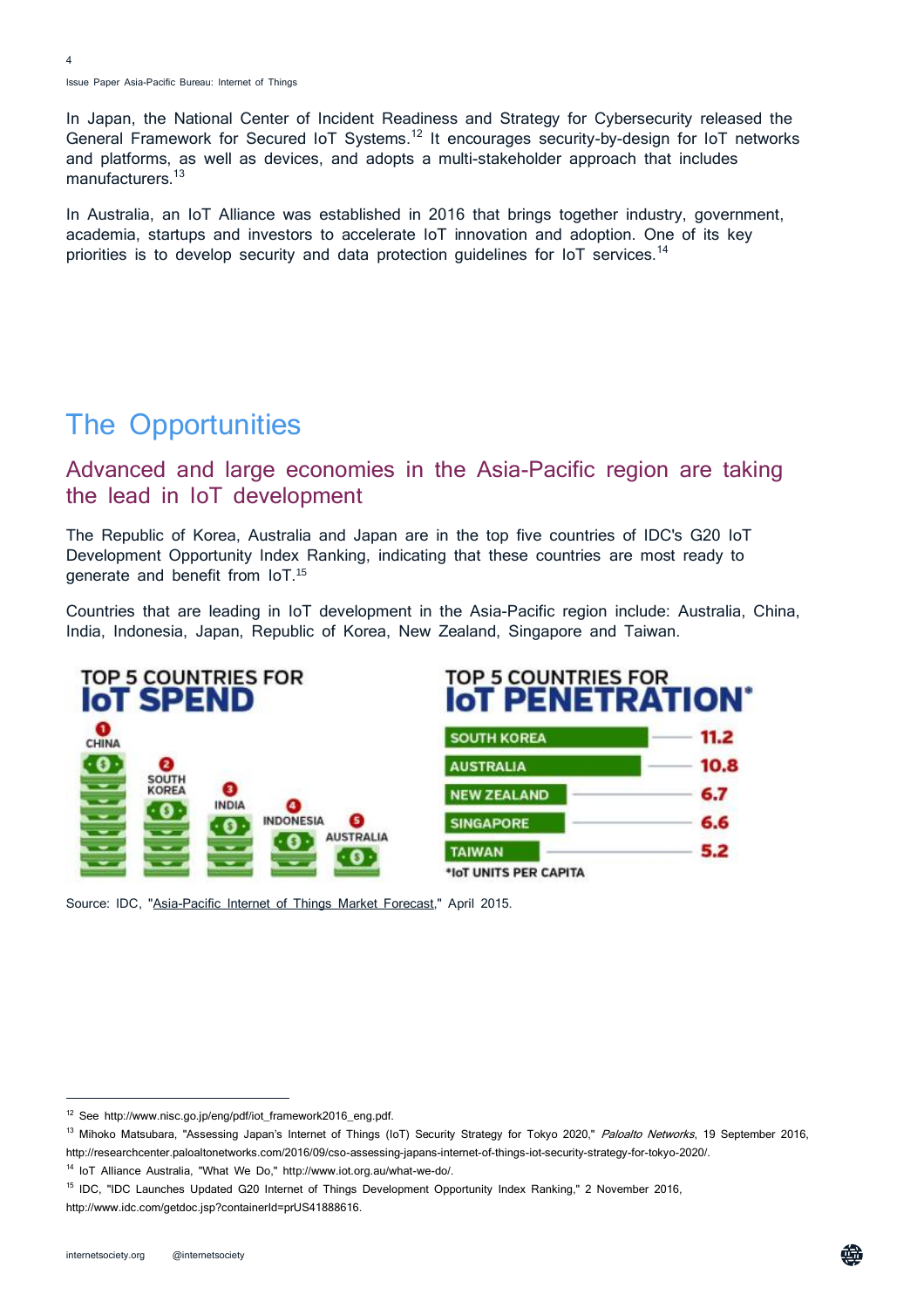Issue Paper Asia-Pacific Bureau: Internet of Things

A lot of hype around IoT comes from the consumer segment—connected baby monitors, refrigerators and cars. However, governments and businesses are starting to focus on developing and scaling IoT use cases in different sectors.<sup>16</sup>



An IDC survey of the Asia-Pacific region in 2015 identified the top six IoT use cases (left).

Another poll in 2016 revealed that 41% of the healthcare organisations in the Asia-Pacific region (excluding Japan) plan to launch at least one IoT solution in the next two years, focusing on remote patient monitoring, resource utilisation and tracking. <sup>17</sup> Over 63% believe it to be the central theme for

driving digital transformation in health. them deal with the various dangers they face online.<sup>18</sup>

Source: IDC, ["Asia-Pacific Internet of Things Market Forecast,"](http://infographics.idc.asia/Iot/ap-frontline-for-iot.asp) April 2015.

#### Countries in the Asia-Pacific region are developing IoT roadmaps, plans and standards

These include:

l,

- The ASEAN ICT Masterplan 2020 and ASEAN Smart Network Initiative One of five outcomes of the Masterplan focuses on "Sustainable Development through Smart City Technologies," which includes the deployment of IoT technologies. 19
- Australian authorities freed up additional spectrum bands dedicated to the use of IoT in December 2015.<sup>20</sup>
- China's 10-Year "Made in China 2025" IoT Roadmap.<sup>21</sup>
- India's IoT Draft Policy, 2015.<sup>22</sup>
- Japan's General Framework for Secured IoT Systems, 2016.<sup>23</sup>
- Republic of Korea's Master Plan for Building the Internet of Things, 2014.<sup>24</sup>
- Malaysia's National IoT Strategic Roadmap, 2014.<sup>25</sup>

- <sup>19</sup> ASEAN, "The ASEAN ICT Masterplan 2020," https://www.trc.gov.kh/wp-content/uploads/2016/10/1.pdf.
- $20$  ITU, Harnessing the Internet of Things for Global Development (Geneva, 2016),

<sup>&</sup>lt;sup>16</sup> Glenn Burrows, "A Look into the IoT Crystal Ball," Asia Outlook Magazine, 23 February 2017, http://www.asiaoutlookmag.com/news/a-lookinto-the-iot-crystal-ball.

<sup>17</sup> Enterprise IT World, "41% Healthcare organizations in APeJ to launch IoT solutions by 2019: IDC," 31 March 2017,

http://www.enterpriseitworld.com/index.php/41-healthcare-organizations-in-apej-to-launch-iot-solutions-by-2019-idc/.

<sup>&</sup>lt;sup>18</sup> Internet Matters, "E-safety app for parents and children," 4 August 2016, https://www.internetmatters.org/hub/esafety-news/new-e-safety-appfor-parents-and-children/.

http://www.itu.int/en/action/broadband/Documents/Harnessing-IoT-Global-Development.pdf.

<sup>21</sup> See https://community.iotone.com/t/report-made-in-china-2025-the-10-year-industrial-iot-roadmap-in-china/109.

<sup>&</sup>lt;sup>22</sup> See http://meity.gov.in/writereaddata/files/Revised-Draft-IoT-Policy 0.pdf.

<sup>&</sup>lt;sup>23</sup> See http://www.nisc.go.jp/eng/pdf/iot\_framework2016\_eng.pdf.

<sup>&</sup>lt;sup>24</sup> See http://karus.or.kr/uploadFiles/board/KOREA-IoT%20Master%20Plan.pdf.

<sup>&</sup>lt;sup>25</sup> See http://mimos.my/iot/National\_IoT\_Strategic\_Roadmap\_Book.pdf; and for Executive Summary see

http://mimos.my/iot/National\_IoT\_Strategic\_Roadmap\_Summary.pdf.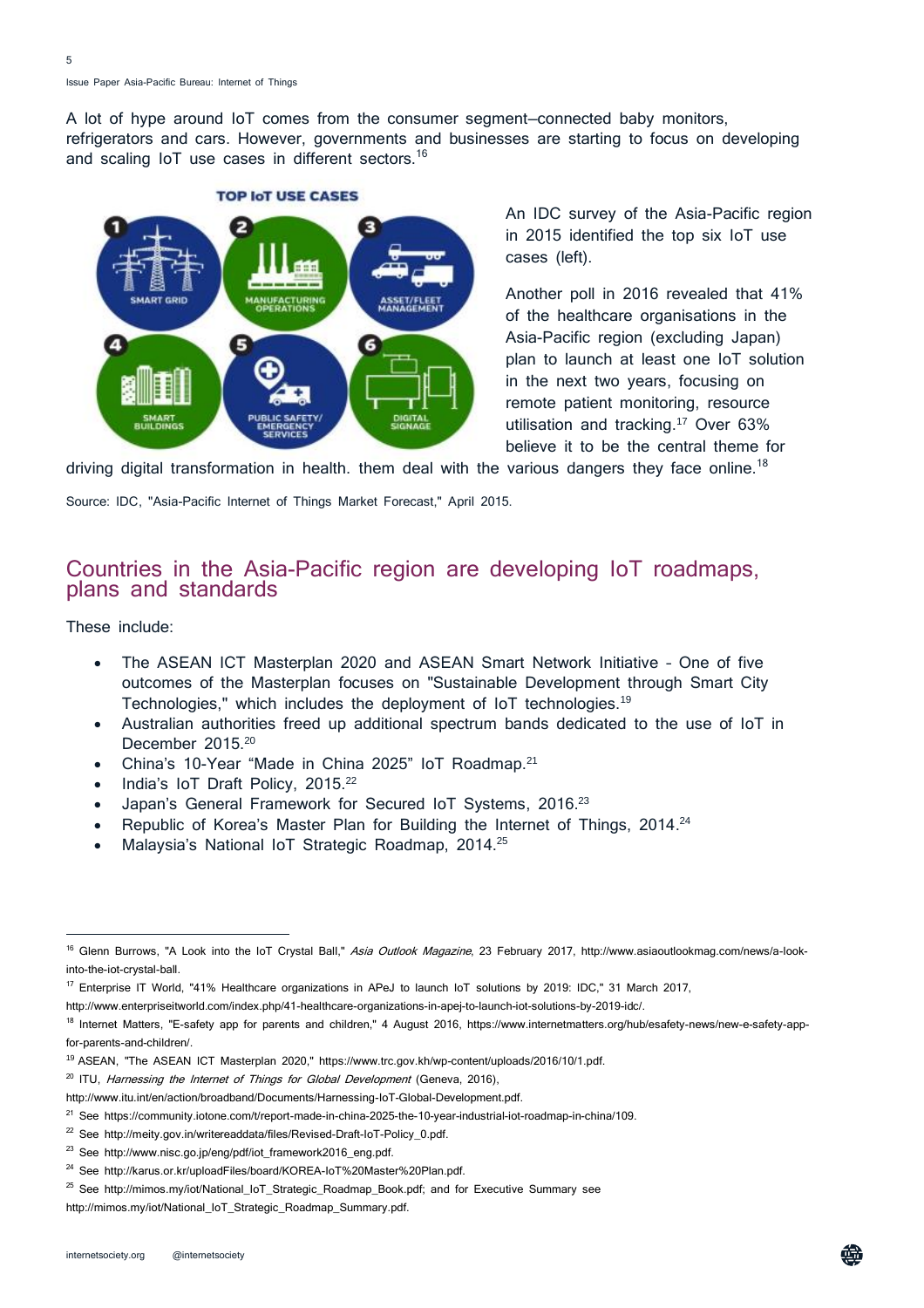- New Zealand's Business Growth Agenda, 2017 includes initiatives to accelerate the adoption of IoT technologies through market research and the establishment of an IoT Alliance, a collaboration between industry and government.<sup>26</sup>
- Singapore's IoT Standards Outline in Support of the Smart Nation Initiative, 2015.<sup>27</sup>

In India, the government is driving IoT adoption by investing in smart cities and promoting startups. In collaboration with the private sector, it established a Centre of Excellence for  $10T^{28}$ that aims to support and nurture local talent to create enterprises that will drive the IoT market in the country.

Other emerging economies are exploring the use of IoT at a local scale and for more specific issues. For example, to reduce traffic congestion in the city of Makassar, in Indonesia, CCTVs provide a live video feed of traffic at highways and roads that tend to get congested.<sup>29</sup> In Thailand, the Provincial Electricity Authority is planning to roll out a smart grid pilot project in Pattaya by early 2018, including the installation of 120,000 smart meters in homes and the construction of a data centre for data processing.<sup>30</sup> The Philippines and Viet Nam are also planning smart city initiatives.<sup>31</sup>

These IoT initiatives are playing a role in providing new opportunities to innovate, producing some exciting startups in the region, and supporting the revival of small and medium enterprises. $32$ 

Furthermore, IoT is being used to combat climate change in the Asia-Pacific region, with national climate change plans incorporating the use of IoT to enhance energy efficiency and the uptake of renewable energy. 33

#### Asia-Pacific countries are active in developing interoperability standards

Advanced economies such as Japan, Republic of Korea and Singapore are driving interoperability in the region. Singapore, for example, is trialling a new standard for over-the-air subscription management to enable SIM chips embedded in IoT devices to switch between different mobile operators.<sup>34</sup>

GSMA together with the mobile industry has been developing and standardising IoT technologies, such as low-power wide-area (LPWA) networks. Compared to other wireless systems, LPWA offers a longer range of connectivity and battery life at lower costs. They are suited to applications such

l,

<sup>&</sup>lt;sup>26</sup> Government of New Zealand, "The Business Growth Agenda: Building a Digital Nation," March 2017, http://www.mbie.govt.nz/infoservices/science-innovation/digital-economy/building-a-digital-nation.pdf; and Stuart Corner, "New Zealand IoT Industry Alliance Formed," /oT Australia, 31 March 2017, https://www.iotaustralia.org.au/2017/03/31/iotnewanz/new-zealand-iot-industry-alliance-formed/.

<sup>&</sup>lt;sup>27</sup> Spring Singapore, "Internet of Things (IoT) Standards Outline to Support Smart Nation Initiative Unveiled," 12 August 2015,

https://www.spring.gov.sg/NewsEvents/PR/Pages/Internet-of-Things-(IoT)-Standards-Outline-to-Support-Smart-Nation-Initiative-Unveiled-20150812.aspx.

<sup>28</sup> See http://coe-iot.com.

<sup>&</sup>lt;sup>29</sup> Tan Wee Kwang, "Driving IoT Growth in Asia," eGov Innovation, 1 November 2016, http://www.enterpriseinnovation.net/article/driving-iotgrowth-asia-1907449576.

<sup>30</sup> GSMA, "The Mobile Economy: Asia Pacific 2016," 2016,

https://www.gsmaintelligence.com/research/?file=5369cb14451e0db728bd266c7657a251&download.

<sup>31</sup> Asia IoT Business Platform, http://iotbusiness-platform.com/iot-philippines/ and http://iotbusiness-platform.com/iot-vietnam/.

 $32$  For examples of Asian IoT startups see: Shona, "Internet of Things (IoT) Startups in Asia," Demystify Asia, 10 August 2016,

http://www.demystifyasia.com/internet-things-iot-startups-asia/; and Joe Liebkind, "7 Asian IoT startups set to change the way you live," TechInAsia, 21 January 2016, https://www.techinasia.com/talk/7-asian-iot-startups-set-change-live.

<sup>&</sup>lt;sup>33</sup> See Issues Paper on Climate Change.

<sup>34</sup> Infocomm Media Development Authority, "Leading the Charge for Open IoT Standards," 28 November 2016,

https://www.imda.gov.sg/infocomm-and-media-news/whats-trending/2016/1/leading-the-charge-for-open-iot-standards.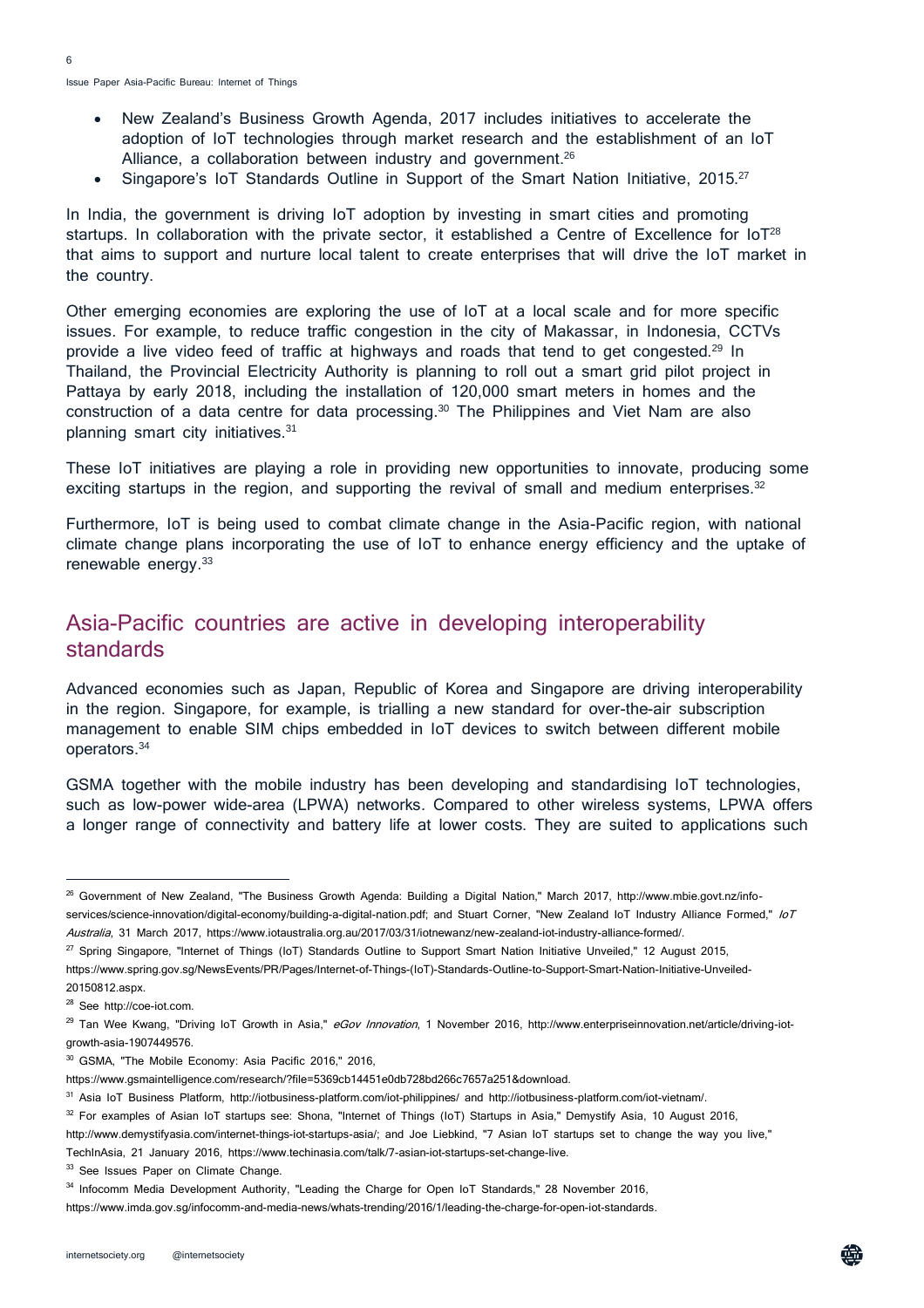as environmental sensors, energy meters, logistics tracking, and animal and crop monitoring that require large numbers of widely dispersed devices to send occasional status updates.<sup>35</sup>

In 2016, Korea Telecom, which has been taking the lead in IoT development in the Republic of Korea<sup>36</sup>, established a nationwide IoT network based on the 3GPP network standard, LTE-M. This is the first LPWA network to serve IoT devices and services. It also set up IoT Makers—an open platform for developers to design and test IoT solutions with ease, thus reducing costs and timeto-market. In 2016, about 1,000 new services were created on the platform with 100,000 devices connected.<sup>37</sup>

GSMA together with China Mobile, China Unicom, Korea Telecom, KDDI and NTT DOCOMO in Japan, along with other telcos are also looking to establish an IoT Big Data Ecosystem that will deliver harmonised data sets and application programming interfaces  $(APIs)$ <sup>38</sup> thus enabling easy adaptation and deployment of IoT solutions in multiple locations.

Furthermore, IoT-conscious Asia-Pacific countries are working with the ITU to enable the coordinated development of IoT, particularly in smart cities.<sup>39</sup> Other international standards bodies like the Institute of Electrical and Electronics Engineers (IEEE) and the Internet Engineering Task Force (IETF) have IoT-related activities. Industries in the region are likewise part of a number of IoT-specific standardisation groups, including OneM2M,<sup>40</sup> the Industrial Internet Consortium<sup>41</sup> and the AllSeen Alliance.<sup>42</sup>

### Alignment with the SDGs

The SDGs do not specifically mention IoT, but refer to ICT and various technologies and innovations as a means to achieve the SDGs. The relevant targets include:

- Significantly increase access to information and communications technology and strive to provide universal and affordable access to the Internet in least developed countries by 2020 (SDG9c).
- Fully operationalise the technology bank and science, technology and innovation capacitybuilding mechanism for least developed countries by 2017 and enhance the use of enabling technology, in particular information and communications technology (SDG17.8).

The ITU has produced a report documenting examples of how IoT is being used to help realise the SDGs.<sup>43</sup>

<sup>35</sup> GSMA, "Mobile Internet of Things Low Power Wide Area Connectivity - Industry Paper," 2016, http://www.gsma.com/connectedliving/wpcontent/uploads/2016/03/Mobile-IoT-Low-Power-Wide-Area-Connectivity-GSMA-Industry-Paper.pdf.

<sup>36</sup> GSMA, "The Connected Living Programme," http://www.gsma.com/connectedliving/connected-living-mobilising-the-internet-of-things/.

<sup>37</sup> Broadband Commission, "The State of Broadband 2016," September 2016, http://broadbandcommission.org/Documents/reports/bb-

annualreport2016.pdf.

<sup>38</sup> GSMA, "IoT Big Data," http://www.gsma.com/connectedliving/iot-big-data/.

<sup>39</sup> ITU, "ITU-T, Smart Sustainable Cities," http://www.itu.int/en/ITU-T/ssc/Pages/default.aspx; and Marco Carugi, "Overview of Internet of THings Standardization Activities in ITU (ITU-T SG20)," presentation made at the ISO/IEC/ITU Internet of Things Workshop, Berlin, Germany, 13 May 2016, https://www.din.de/blob/160428/5120ec266254d2f46773497219f7ba2f/itu-data.pdf.

<sup>40</sup> See http://www.onem2m.org/.

<sup>41</sup> See http://www.iiconsortium.org/.

<sup>42</sup> See https://allseenalliance.org/.

<sup>&</sup>lt;sup>43</sup> ITU, Harnessing the Internet of Things for Global Development (Geneva, 2016),

http://www.itu.int/en/action/broadband/Documents/Harnessing-IoT-Global-Development.pdf.